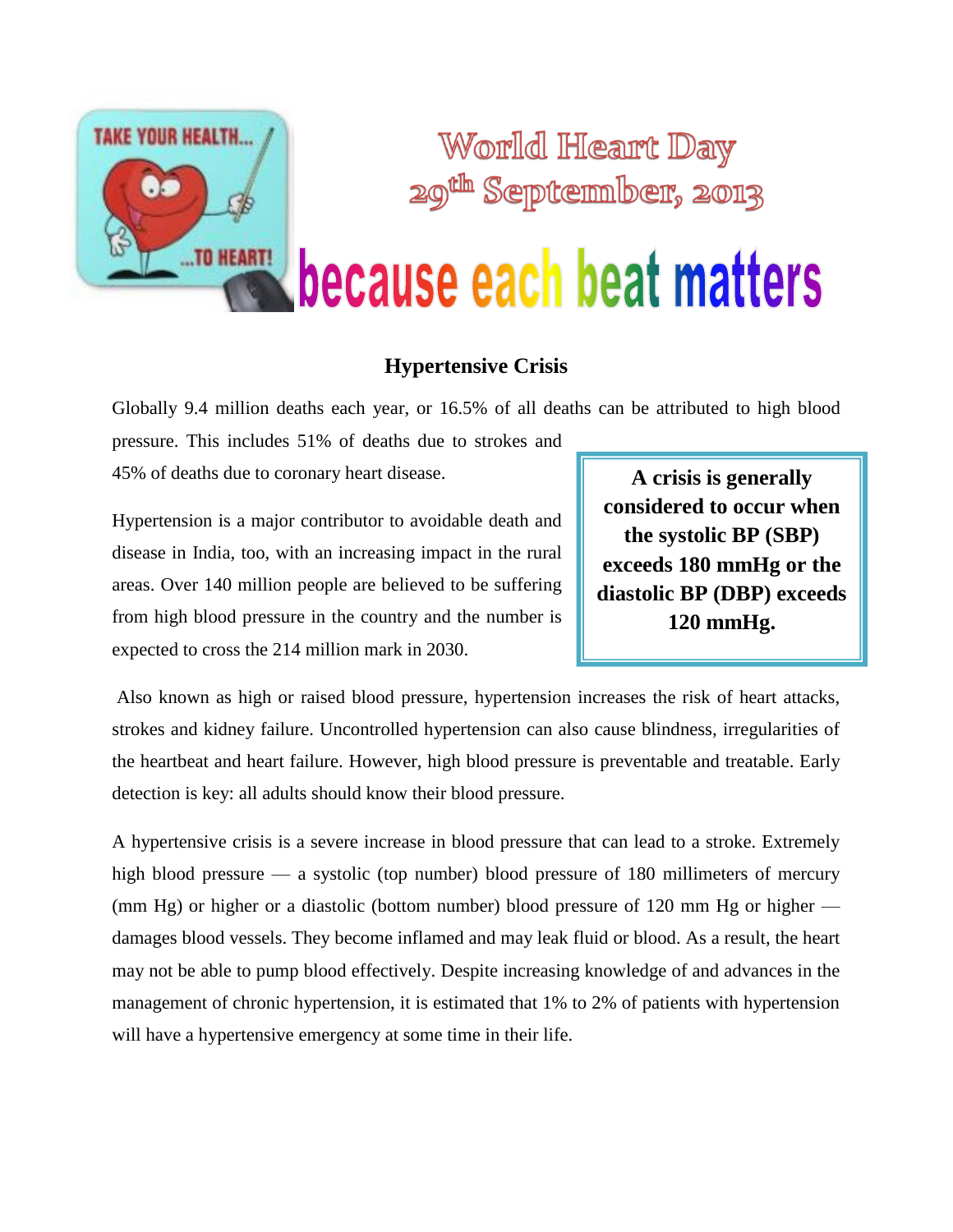| <b>BP</b> Classification    | $SBP$ (mmHg) | $DBP$ (mmHg)     |
|-----------------------------|--------------|------------------|
| <b>Normal</b>               | ${<}120$     | and $\langle 80$ |
| <b>Pre-Hypertension</b>     | $120 - 139$  | or $80 - 89$     |
| <b>Stage 1 Hypertension</b> | $140 - 159$  | or $90 - 99$     |
| <b>Stage 2 Hypertension</b> | >160         | or $\geq 100$    |

**Blood Pressure Categories as per JNC 7**

#### **Hypertensive crises are further classified as**

| <b>Hypertensive Urgency</b>                                                                                    |  |
|----------------------------------------------------------------------------------------------------------------|--|
| • a rapid and severe elevation in BP in                                                                        |  |
| the <b>absence</b> of organ injury<br>• Those experiencing hypertensive                                        |  |
| urgency may or may not experience                                                                              |  |
| one or more of these symptoms:                                                                                 |  |
| • Severe headache<br>• Shortness of breath                                                                     |  |
| • Nosebleeds                                                                                                   |  |
| • Severe anxiety                                                                                               |  |
| • urgencies may be treated on an<br>outpatient basis, by gradually reducing<br>BP using oral antihypertensives |  |
|                                                                                                                |  |

## Hypertensive Emergency

- a rapid and severe elevation in BP in the **presence** of target organ damage\*
- The clinical presentation will depend on the particular organ that is undergoing injury, in addition to other symptoms like Swelling or edema (fluid buildup in the tissues), severe chest pain, Severe headache, accompanied by confusion and blurred vision, nausea and vomiting, severe anxiety, shortness of breath, seizures & unresponsiveness
- requires more immediate treatment with IV antihypertensives in an inpatient setting

\*Target Organ Damage may include: Renal failure, Central Nervous System (Stroke, Intra cranial Hemorrhage), Eclampsia (Seizure during pregnancy), Retinal Damage (Damage to the eyes)

A rapid but thorough assessment must be performed in order to differentiate between urgency and emergency. The clinician should inquire about use of all medications, including OTC and herbal therapies, and illicit drug use. Medication adherence, including time of last dose, should be evaluated in all patients previously diagnosed with hypertension. BP should be confirmed in both arms, using correct measurement techniques.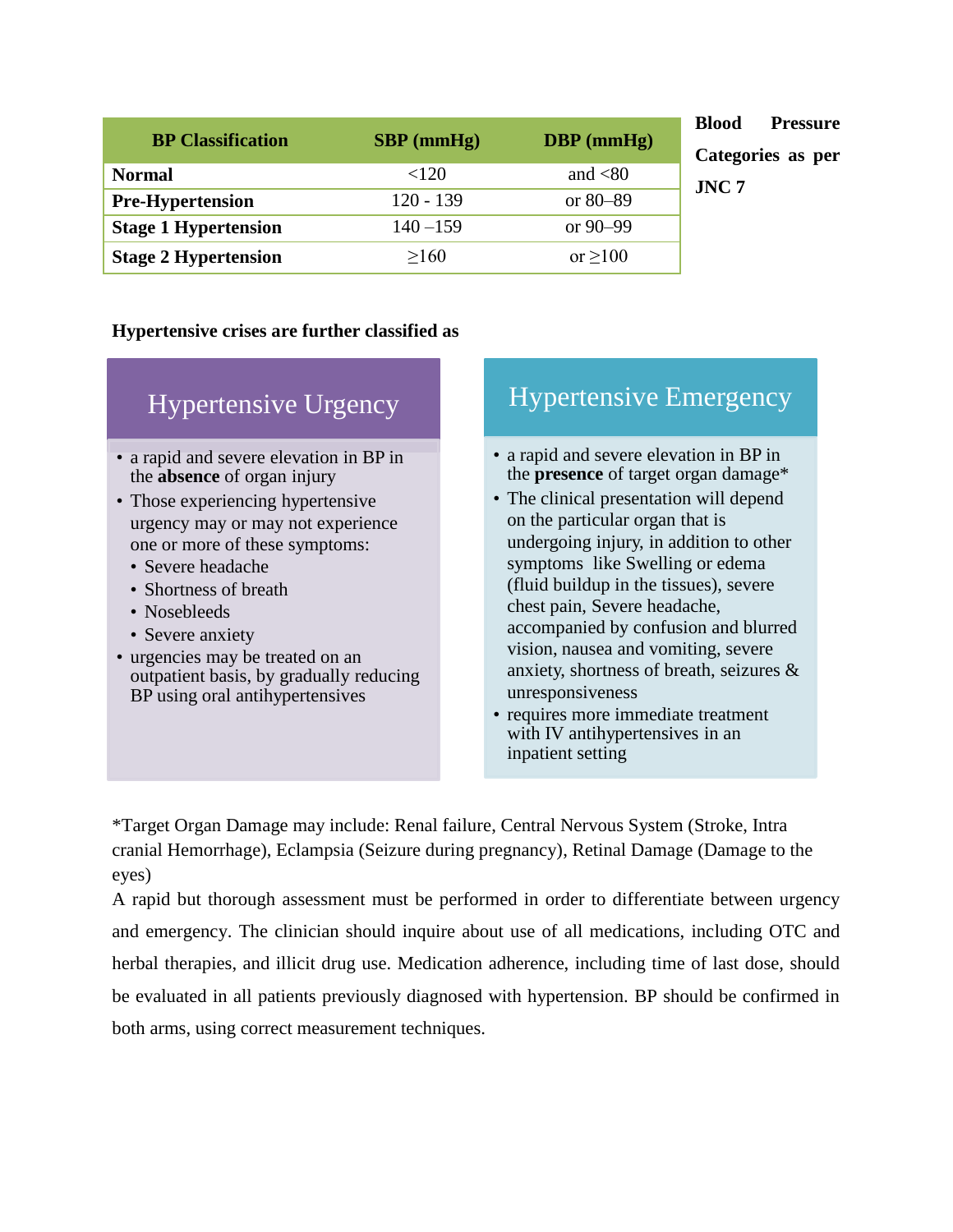#### **Treatment**

**Hypertensive urgencies** may be treated in an outpatient facility with oral antihypertensives; treatment consists of a slow lowering of BP over 24 to 48 hours. A reduction in BP of no more than 25% within the first 24 hours has been suggested. Adjusting current medication regimens to improve adherence or increasing the doses of current agents may be a sufficient management approach. However, additional agents may be necessary to attain desired results. Regular followup with the primary care provider following such episode is necessary.

**Hypertensive emergency** requires immediate medical attention, including admission to the intensive care unit. Continuous cardiac monitoring, frequent measurement of urine output, and neurologic assessment are all necessary. Treatment with IV antihypertensive agents is warranted in this setting. The primary goal would be to lower the mean arterial pressure by no more than 25% within the first hour, followed by BP reduction to 160/110-100 mmHg within the next 2 to 6 hours. BP reduction must be conducted in a controlled fashion in order to prevent organ hypoperfusion (decreased blood flow through an organ) and subsequent ischemia or infarction. However, in patients with aortic dissection (Aortic dissection is a serious condition in which there is a separation of the aorta walls), BP must be aggressively lowered. Once the BP has stabilized and the risk of end-organ damage has reduced, downward titration of the IV agent may begin, followed by conversion to oral therapy. Because overly aggressive BP reduction can cause further end-organ damage

#### **Pharmacists' Role**

The two most important causes of crisis are patients forgetting to take blood pressure medication (non-adherence) which can be intentional or unintentional and the treatment prescribed can be sub- therapeutic. In both cases, the pharmacist's vigilance with appropriate  $\&$  regular patient counseling can help patients prevent hypertensive crisis. Pharmacists can have a number of positive effects on the treatment of patients with hypertensive crises.

- 1. We can play an important role in screening patients to identify undiagnosed or uncontrolled hypertension. At-risk patients can be identified in various ways:
	- Self-identified
	- Screening days with validated BP measuring device
	- Identification from